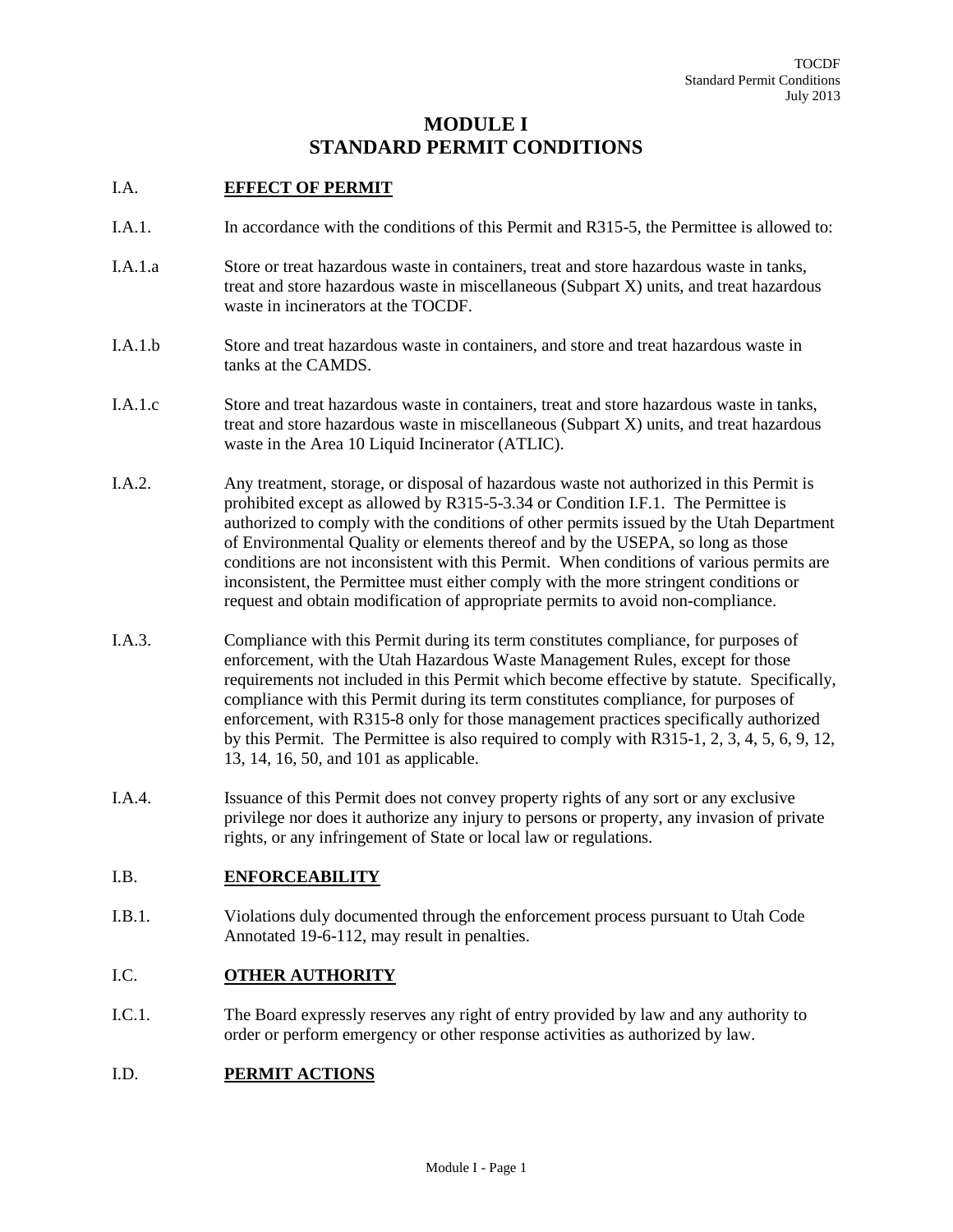- I.D.1. This Permit may be modified, revoked and reissued, or terminated for cause, as specified in R315-3-4.
- I.D.2. The filing of a request for a permit modification, revocation and re-issuance, or termination, or the notification of planned changes or anticipated noncompliance on the part of the Permittee does not stay the applicability or enforceability of any permit condition.
- I.D.3. The Director of the Division of Solid and Hazardous Waste may modify this Permit when the standards or regulations on which the Permit was based have been changed by statute, amended standards or regulations, or by judicial decision after the effective date of this Permit.
- I.D.4. Except as provided by specific language in this Permit, the Permittee shall not modify or change the design or operation of the TOCDF, CAMDS, ATLIC or any hazardous waste management practice referenced in this Permit until the Permit is modified in accordance with R315-3-4 and R315-4-1.5.

## I.E. **SEVERABILITY**

I.E.1. The provisions of this Permit are severable and if any provision of this Permit, or the application of any provision of this Permit to any circumstance, is held invalid, the application of such provision to other circumstances and the remainder of this Permit shall not be affected thereby. Invalidation of any State or federal statutory or regulatory provision which forms the basis for any condition of this Permit does not affect the validity of any other State or federal statutory or regulatory basis for said condition.

## I.F. **DUTIES TO COMPLY**

- I.F.1. The Permittee shall comply with all conditions of this Permit, except to the extent and for the duration such noncompliance is authorized by an emergency permit issued in accordance with R315-3-6.2 or a temporary authorization issued in accordance with R315-3-4.3. Any permit noncompliance, other than noncompliance authorized by an emergency permit or temporary authorization, constitutes a violation of the Utah Solid and Hazardous Waste Act and is grounds for enforcement action, permit termination, revocation and re-issuance or modification of the permit or denial of a permit renewal application.
- I.F.2. Compliance with the terms of this Permit does not constitute a defense to any order issued or any action brought under Sections 3007, 3008, 3013, or 7003 of RCRA (42 U.S.C. Sections 6927, 6928, 6934 and 6973), Section 106(a), 104, or 107 of the Comprehensive Environmental Response, Compensation, and Liability Act of 1980 (42 U.S.C. 9606(a), commonly known as CERCLA) as amended by the Superfund Amendments and Reauthorization Act of 1986 (SARA), or any other State or federal law providing for protection of human health or the environment from any imminent and substantial endangerment.

#### I.G. **DUTY TO REAPPLY**

I.G.1. If the Permittee wishes to continue an activity allowed by this Permit after the expiration date of this Permit, the Permittee shall apply for a new permit a minimum of 180 calendar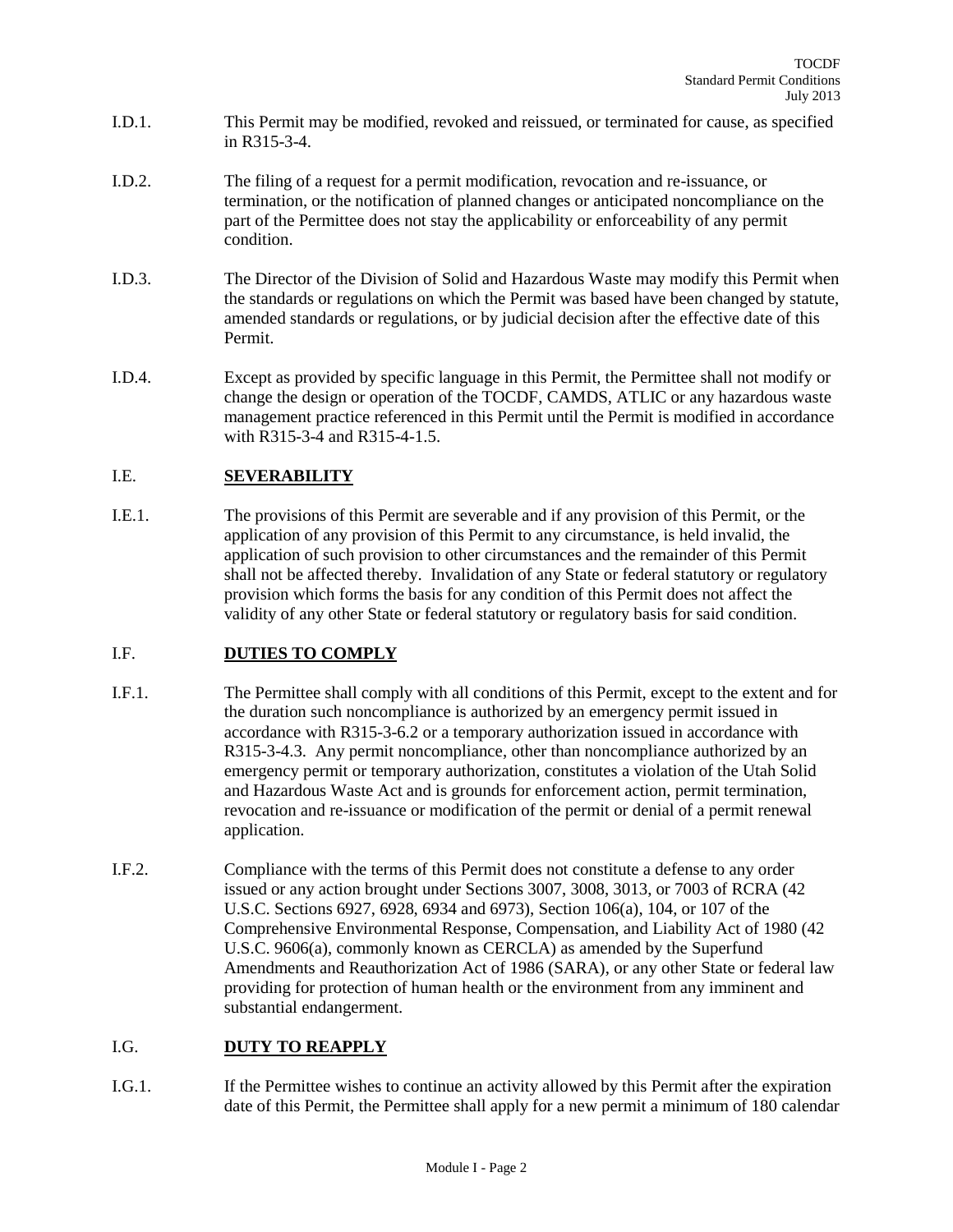days prior to the expiration date of this Permit, in accordance with R315-3-3.1(b) and R315-3-2.1(g).

### I.H. **PERMIT EXPIRATION**

I.H.1. This Permit shall be effective for ten years from the effective date of this Permit.

#### I.I. **CONTINUATION OF EXPIRING PERMIT**

I.I.1. This Permit and all conditions herein shall continue in force until the effective date of a new permit, if the Permittee has submitted a timely and complete application (in accordance with R315-3), and through no fault of the Permittee, the Director of the Division of Solid and Hazardous Waste has neither issued nor denied a new permit under R315-3-5 on or before the expiration date of this Permit.

#### I.J. **REVIEW OF PERMIT**

I.J.1. In accordance with the Utah Solid and Hazardous Waste Act, UAC 19-6-108(13), this Permit shall be reviewed five years after the effective date and modified as necessary.

#### I.K. **NEED TO HALT OR REDUCE ACTIVITY NOT A DEFENSE**

I.K.1. It shall not be a defense for the Permittee in an enforcement action that it would have been necessary to halt or reduce the permitted activity in order to maintain compliance with the conditions of this Permit.

### I.L. **DUTY TO MITIGATE**

I.L.1. In the event of noncompliance with the Permit, the Permittee shall take all reasonable steps to minimize releases to the environment resulting from the noncompliance; and shall carry out such measures as are reasonable to prevent significant adverse impacts on human health or the environment.

#### I.M. **PROPER OPERATION AND MAINTENANCE**

- I.M.1. The Permittee shall, at all times, properly operate and maintain all facilities and systems of treatment and control (and related appurtenances) which are installed or used by the Permittee to achieve compliance with the conditions of this Permit. Proper operation and maintenance includes following parts of Permittee-approved Standard Operating Procedures (SOPs) which affect the management of hazardous waste, effective performance, adequate funding, adequate operator staffing and training, and adequate laboratory and process controls, including appropriate quality assurance procedures. This provision requires the operation of back-up or auxiliary equipment or similar systems only when necessary to achieve compliance with the conditions of this Permit.
- I.M.2. The Permittee shall follow the procedures for SOP revision whenever it is necessary to change an SOP.
- I.M.3. The TOCDF Environmental Office shall provide copies of all temporary changes that address deviations from this Permit, upon request.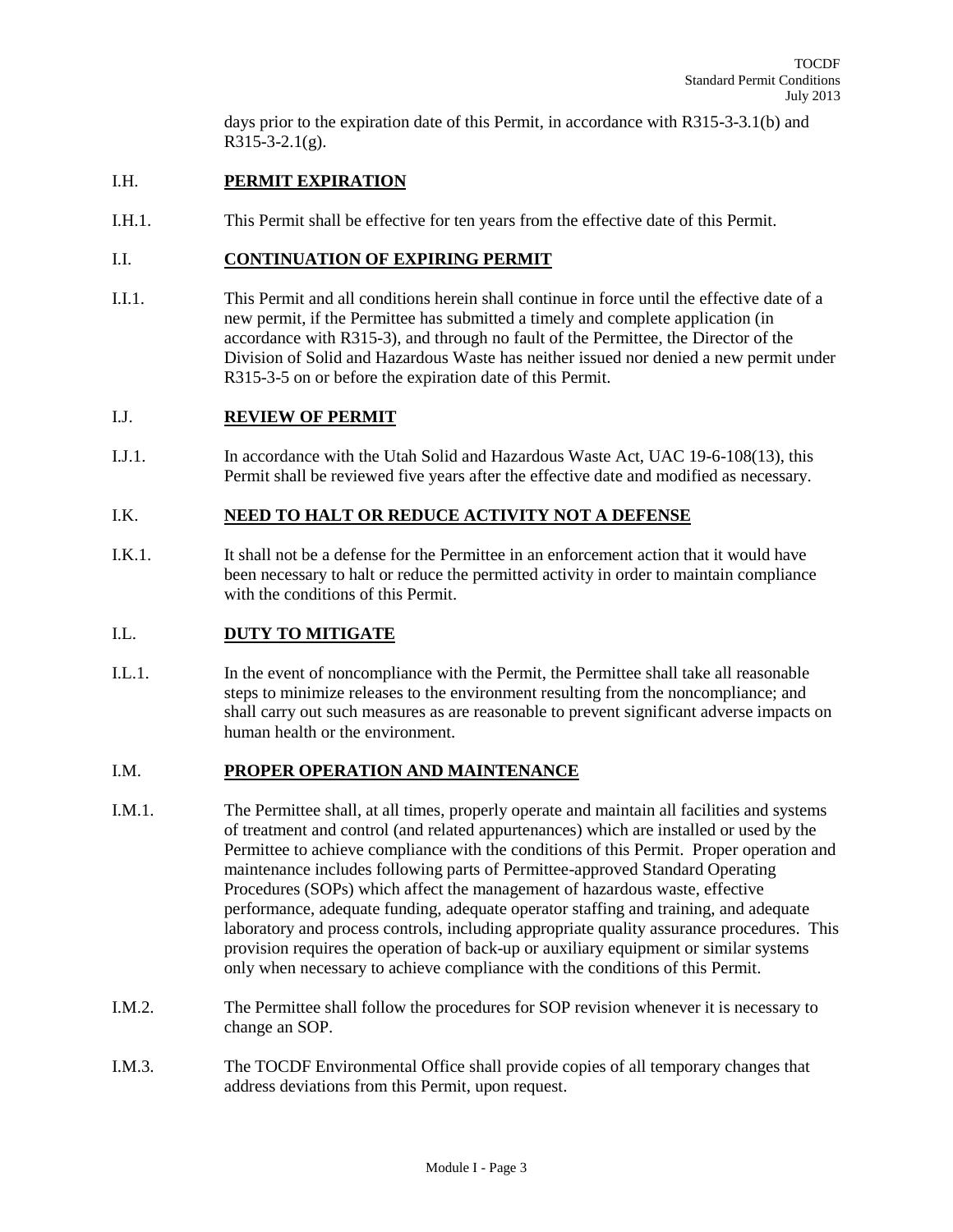#### I.N. **DUTY TO PROVIDE INFORMATION**

I.N.1. The Permittee shall furnish to the Board and the Director of the Division of Solid and Hazardous Waste, within a reasonable time, any relevant information which the Board or the Director may request to determine whether cause exists for modifying, revoking and reissuing, or terminating this Permit, or to determine compliance with this Permit. The Permittee shall also furnish to the Board and the Director, upon request, copies of records required to be kept by this Permit.

#### I.O. **INSPECTION AND ENTRY**

- I.O.1 Pursuant to the Utah Solid and Hazardous Waste Act, UAC 19-6-109, the Permittee shall allow the Board, the Director of the Division of Solid and Hazardous Waste, or their authorized officer, employee, or representative, upon the presentation of credentials as may be required by law to:
- I.O.1.a. Enter at reasonable times upon the Permittees' premises where a regulated facility, unit, or activity is located or conducted or where records are kept as required by conditions of this Permit;
- I.O.1.b. Have access to and copy, at reasonable times, any records that are kept as required by conditions of this Permit;
- I.O.1.c. Inspect at reasonable times any portion of the Facility, equipment (including monitoring and control equipment), practices, or operations regulated or required under this Permit; and
- I.O.1.d. Sample or monitor for the purposes of assuring permit compliance or as otherwise authorized by the Utah Solid and Hazardous Waste Act or RCRA, any substances or parameters at any location.
- I.O.2 The Director of the Division of Solid and Hazardous Waste, or an appointed representative, shall be allowed to make record of inspections by photographic, electronic, video tape, or any other reasonable medium.

#### I.P. **MONITORING AND RECORDS**

I.P.1. The Permittee shall retain records of all monitoring information, including all calibration and maintenance records and all original strip chart recordings (or equivalent recordings) for continuous monitoring instrumentation, copies of all reports required by this Permit, the certification required by R315-8-5.3. (40 CFR Section 264.73(b)(9) incorporated by reference), and records of all data used to complete the application for this Permit for a period of at least three years from the date of the sample, measurement, report, certification, or recording unless a longer retention period for certain information is required by other conditions of this Permit. The Permittee shall retain, at the Facility, all monitoring records from all surface water sampling, seep sampling, soil sampling, sediment sampling, groundwater monitoring wells, and associated groundwater surface elevations until three years past the end of the corrective action instituted to address releases of hazardous waste or hazardous waste constituents from any solid waste management unit created as a result of operations at the TOCDF, ATLIC or CAMDS. These periods may be extended by request of the Director of the Division of Solid and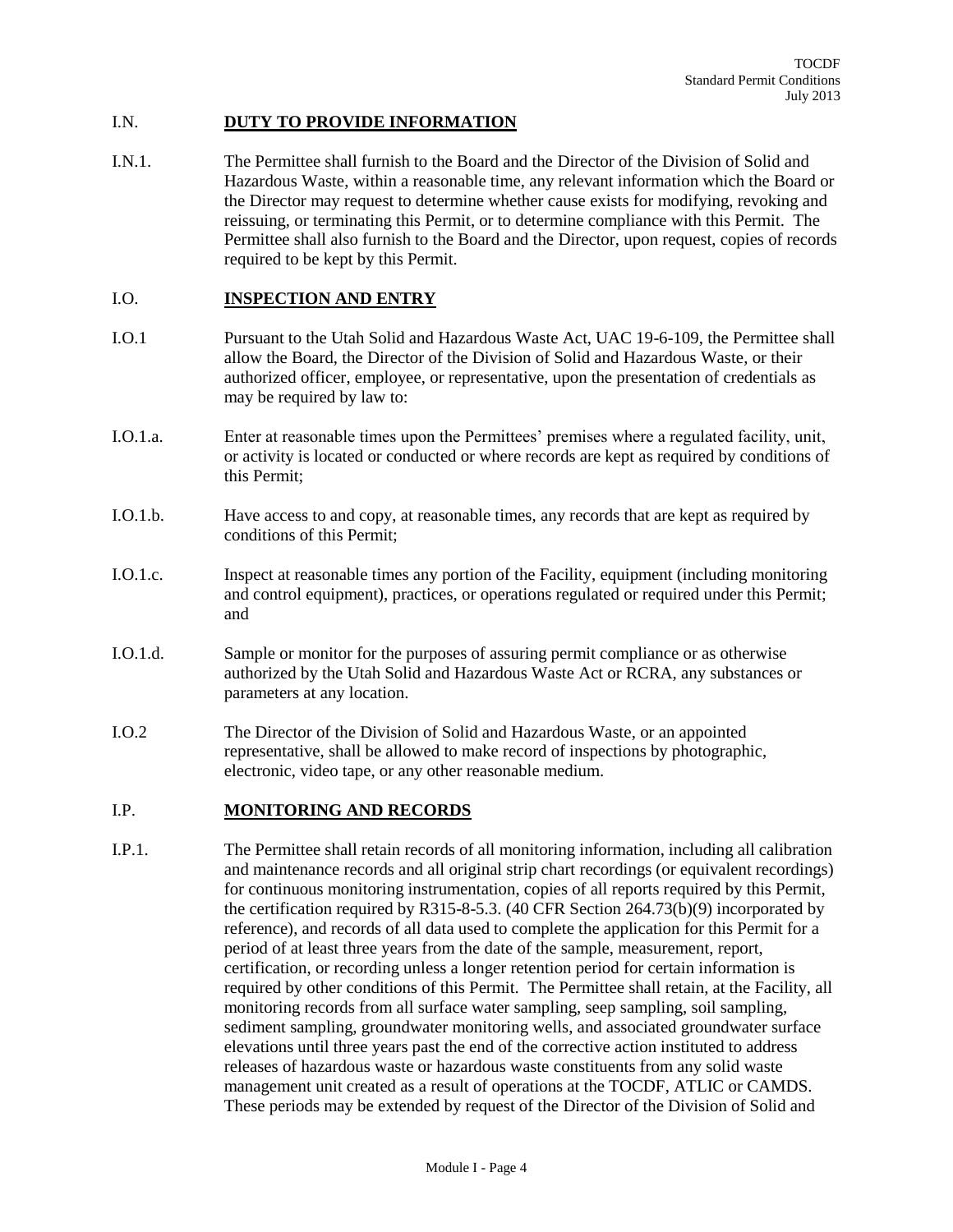Hazardous Waste at any time by written notification to the Permittee and the retention times are automatically extended during the course of any unresolved enforcement action regarding the TOCDF, ATLIC or CAMDS to three years beyond the conclusion of the enforcement action.

- I.P.2. Pursuant to R315-3-3.1(j), records of monitoring information shall specify:
- I.P.2.a. The date(s), exact place(s), and time(s) of sampling or measurements;
- I.P.2.b. The name(s), title(s), and affiliation(s) of the individual(s) who performed the sampling or measurements;
- I.P.2.c. The dates analyses were performed;
- I.P.2.d. The individual(s) who performed the analyses;
- I.P.2.e. The analytical techniques or methods used; and
- I.P.2.f. The results of such analyses, including the Quality Control/Quality Assurance summary.
- I.P.3. Samples and measurements taken for the purpose of monitoring shall be representative of the monitored activity. The methods used shall be those approved procedures found in Module X; Attachments 2, 3, 20, 22, 23 and 29; or equivalent methods approved in accordance with Condition I.P.4.
- I.P.4. The Permittee may substitute analytical methods which are equivalent or superior to those specifically approved for use in this Permit by modifying the Permit in accordance with R315-3-4.3. The modification request shall provide information, in terms of sensitivity, accuracy, and precision (i.e., reproducibility), demonstrating the proposed method(s) requested to be substituted.

#### I.Q. **REPORTING PLANNED CHANGES**

I.Q.1. Prior to any planned physical alteration or addition, the Permittee shall give notice to the Director of the Division of Solid and Hazardous Waste of any planned physical alterations or additions to the permitted Hazardous Waste Management Units (permitted units).

#### I.R. **REPORTING ANTICIPATED NONCOMPLIANCE**

I.R.1. The Permittee shall give advance notice to the Director of the Division of Solid and Hazardous Waste of any planned changes in the permitted units or activities which may result in noncompliance with requirements of this Permit. Advance notice shall not constitute a defense for any noncompliance.

#### I.S. **CERTIFICATION OF CONSTRUCTION OR MODIFICATION**

I.S.1. The Permittee may not commence storage, treatment, or disposal of hazardous waste in any newly permitted unit or in a modified portion of an existing permitted unit until the Permittee has submitted to the Director of the Division of Solid and Hazardous Waste by certified mail, express mail, or hand delivery a letter signed by the Permittee and a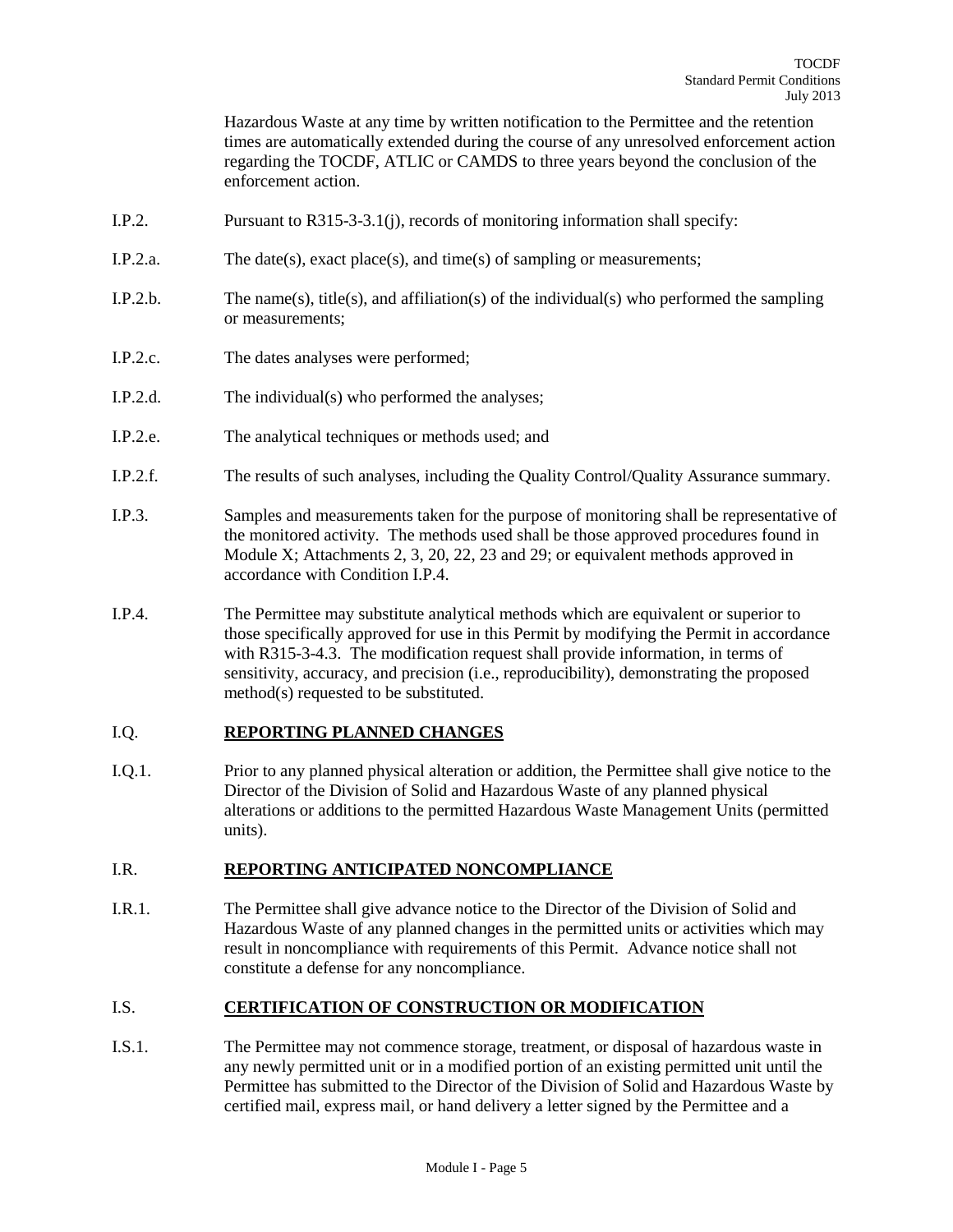registered professional engineer certifying that the permitted unit at the TOCDF, ATLIC or CAMDS has been constructed or modified in compliance with this Permit; and

- I.S.2. The Director of the Division of Solid and Hazardous Waste has reviewed and inspected the modified or newly constructed permitted unit and has notified the Permittee in writing that the permitted unit was found in compliance with the conditions of this Permit; or
- I.S.3. If, within 15 calendar days of the date of submission of the letter in Permit Condition I.S.1., the Permittee has not received notice from the Director of the Division of Solid and Hazardous Waste of the intent to inspect, prior inspection is waived and the Permittee may commence treatment, storage, or disposal of hazardous waste in the permitted unit certified in accordance with Condition I.S.1.
- I.S.4. Construction certification shall be performed for all the permitted units listed in Table 2.

### I.T. **TRANSFER OF PERMIT**

I.T.1. This Permit may be transferred to a new owner or operator only if it is modified or revoked and reissued pursuant to R315-3-4. Prior to transferring ownership or operation of the TOCDF or CAMDS during its operating life, the Permittee shall notify the new owner or operator, in writing, of the requirements of R315-3, R315-8, and this Permit.

#### I.U. **TWENTY-FOUR HOUR REPORTING**

- I.U.1. In accordance with R315-3-3.1(l)(6), the Permittee shall orally report to the Director of the Division of Solid and Hazardous Waste any noncompliance with this Permit which may endanger human health or the environment. Any such information shall be reported as soon as possible, but not later than 24 hours from the time the Permittee becomes aware of the noncompliance. Potential endangerment to human health and the environment shall include, but not be limited to:
- I.U.1.a. Noncompliance with Condition II.A.1.
- I.U.1.b. Any release to the environment of a P999 hazardous waste as listed in R315-2-11(e)(1) or an F999 hazardous waste as listed in  $R315-2-10(e)(1)$  which results in the following:
- I.U.1.b.i. Reserved
- I.U.1.b.ii. Confirmed agent concentrations exceeding the limits specified in Table 1.
- I.U.1.c. Any release to the atmosphere from the combined stack for the two Liquid Incinerators, the Deactivation Furnace, and the Metal Parts Furnace if the confirmed stack emission level, as defined in Attachment 22 (Agent Monitoring Plan), exceeds the maximum source emission limit concentration identified for each individual agent in Table 1 of this Permit. The Permittee shall orally report, as specified in Condition I.U.1., to the Director of the Division of Solid and Hazardous Waste.
- I.U.1.d. Any release to the atmosphere from any TOCDF, ATLIC or CAMDS HVAC stack if the confirmed emission level exceeds the level specified in Table 1 for each individual agent.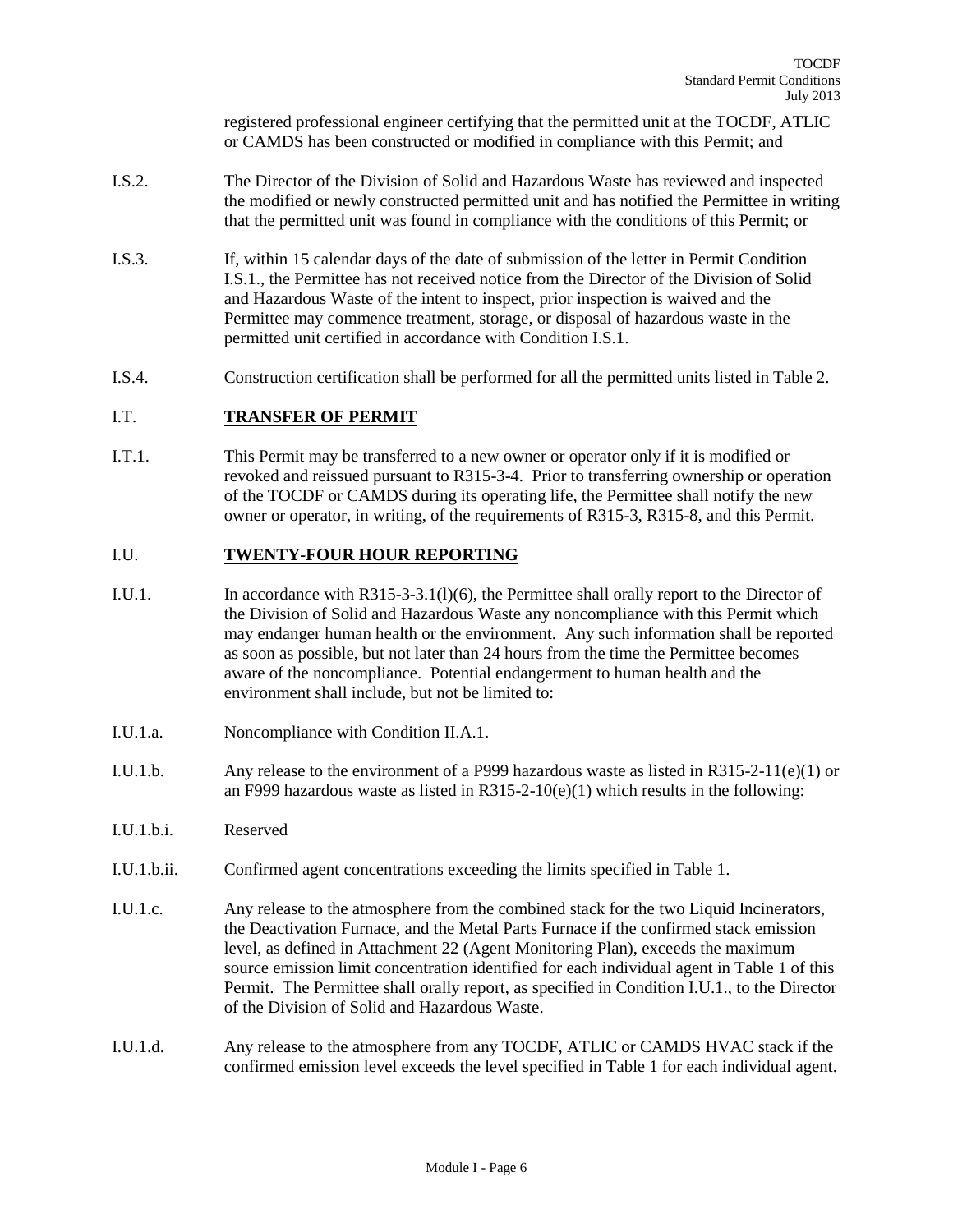- I.U.1.e. Any indication that a release to the atmosphere from the combined stack for the two Liquid Incinerators, the Deactivation Furnace, and the Metal Parts Furnace, the ATLIC Stack or from any TOCDF, ATLIC or CAMDS HVAC system stacks, where the stack emission level cannot be verified to be an agent monitor anomaly within 24 hours of the time in which the agent monitor indicated the stack emission level exceeded the levels identified for each individual agent in Table 1 of this Permit.
- I.U.1.f. Any exceedance of the metals feed rates specified in Module V.
- I.U.2. The Permittee shall orally report to the Director of the Division of Solid and Hazardous Waste unintentional spills of P999 in any quantity. Any such information shall be reported in accordance with the procedures of R315-9, as soon as possible, but not later than 24 hours after the spill occurrence.
- I.U.3. In accordance with R315-9-1, the Permittee shall orally report to the Director of the Division of Solid and Hazardous Waste any TOCDF, ATLIC or CAMDS spill of any hazardous waste or material which, when spilled becomes a hazardous waste, other than a hazardous waste listed in  $R315-2-11(e)$ . Any such information shall be reported as soon as possible, but not later than 24 hours after the spill occurrence.
- I.U.4. The oral report shall include, but shall not be limited to, the following:
- I.U.4.a Information concerning the release of any hazardous waste which may endanger public drinking water supplies, and
- I.U.4.b. Any information of a release or discharge of hazardous waste, or of a fire or explosion at the TOCDF, ATLIC or CAMDS, which could threaten the environment or human health.
- I.U.4.c. The description of the occurrence and its cause including:
- I.U.4.c.i. Name, title, and telephone number of individual reporting;
- I.U.4.c.ii. Name, address, and telephone number of the owner or operator;
- I.U.4.c.iii. Date, time, and type of incident;
- I.U.4.c.iv. Location and cause of incident;
- I.U.4.c.v. Name and quantity of materials involved;
- I.U.4.c.vi. The extent of injuries, if any;
- I.U.4.c.vii. An assessment of actual or potential hazard to the environment and human health, where this is applicable;
- I.U.4.c.viii. Description of any emergency action taken to minimize threat to human health and the environment;
- I.U.4.c.ix. Any other information necessary to fully evaluate the situation and to develop an appropriate course of action.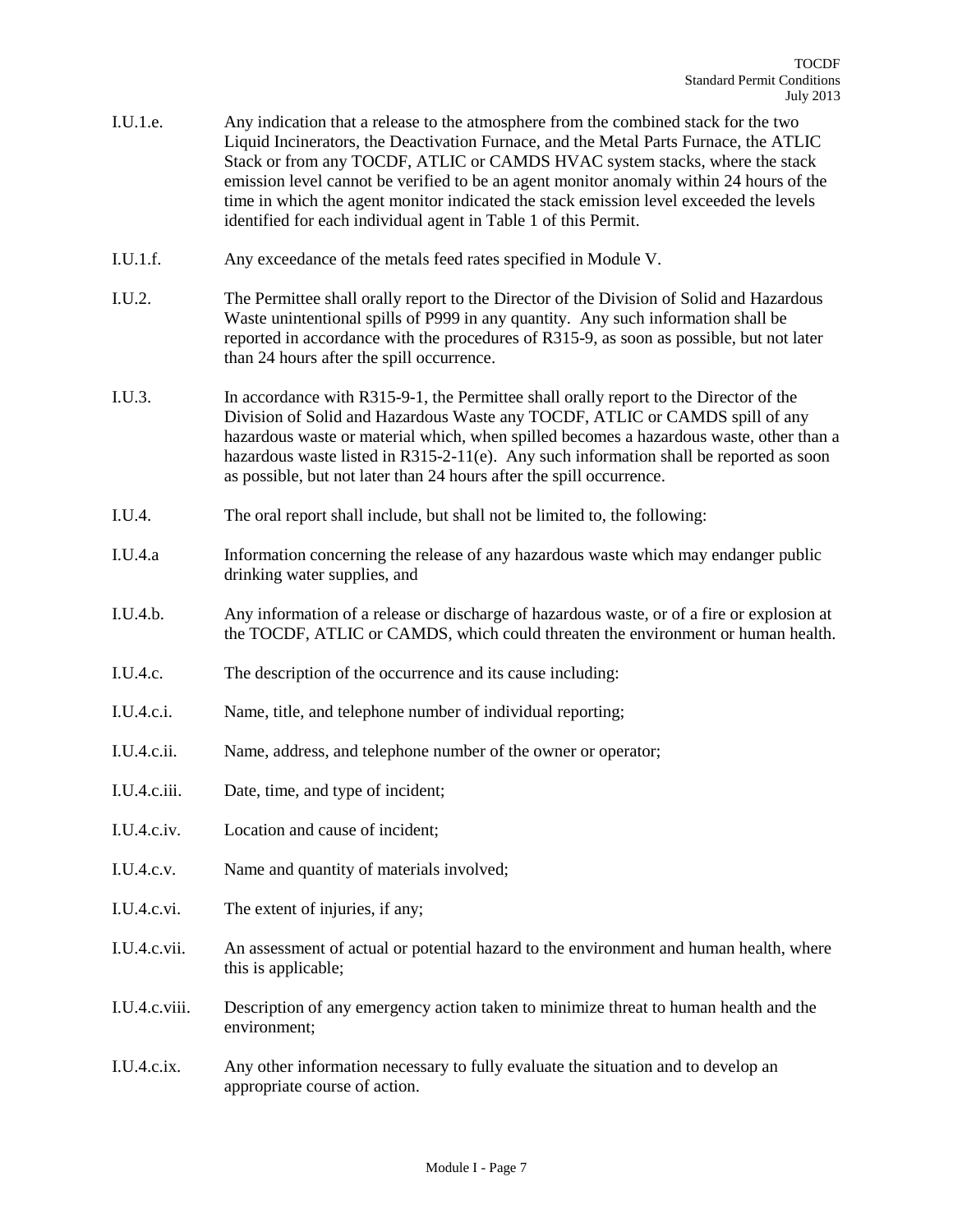- I.U.5. Within fifteen (15) calendar days of the time the Permittee is required to provide oral notification, as specified in Conditions I.U.1. through I.U.4., the Permittee shall provide to the Director of the Division of Solid and Hazardous Waste a written submission explaining the incident.
- I.U.5.a. In accordance with R315-9-4, the written submission shall include, but shall not be limited to the following:
- I.U.5.a.i. Name, address, and telephone number of the individual reporting;
- I.U.5.a.ii. A description (include cause, location, extent of injuries, if any, and an assessment of actual or potential hazard to the environment and human health outside the TOCDF, ATLIC, CAMDS, TEAD-S or a combination of the affected facilities) of the incident;
- I.U.5.a.iii. The period(s) in which the incident occurred (including exact dates and times);
- I.U.5.a.iv. Whether the results of the incident remain a threat to human health and the environment (whether the noncompliance has been corrected; whether the release has been adequately cleaned up); and
- I.U.5.a.v. If the noncompliance, release, or both have not been corrected, the anticipated time the cleanup or noncompliance is expected to continue. The submission shall also identify the steps taken or planned to reduce, eliminate, and prevent recurrence of the noncompliance or release; and the steps taken or planned to adequately clean up the release.
- I.U.6. The Permittee shall report all events occurring as a result of operations at the TOCDF or ATLIC, classified as Chemical Events by TOCDF, CAMDS or TEAD-S, to the Director of the Division of Solid and Hazardous Waste as soon as possible.

## I.V. **OTHER NONCOMPLIANCE**

I.V.1. The Permittee shall report all other instances of noncompliance not otherwise required to be reported in this Permit in accordance with Condition I.U., at the time monitoring reports are submitted in accordance with Condition I.AA.1. The reports shall contain the information listed in Condition I.U. Reporting shall not constitute a defense for any noncompliance.

#### I.W. **OTHER INFORMATION**

I.W.1. Whenever the Permittee becomes aware that it failed to submit any relevant facts in the permit application or submitted incorrect information in the permit application or in any report submitted to the Director of the Division of Solid and Hazardous Waste, the Permittee shall promptly submit such facts or corrected information.

### I.X. **SIGNATORY REQUIREMENT**

I.X.1. All applications, reports, or other information requested by or submitted to the Director of the Division of Solid and Hazardous Waste shall be signed and certified in accordance with R315-3-2.2 and R315-3-3.1(k).

## I.Y. **CONFIDENTIAL INFORMATION**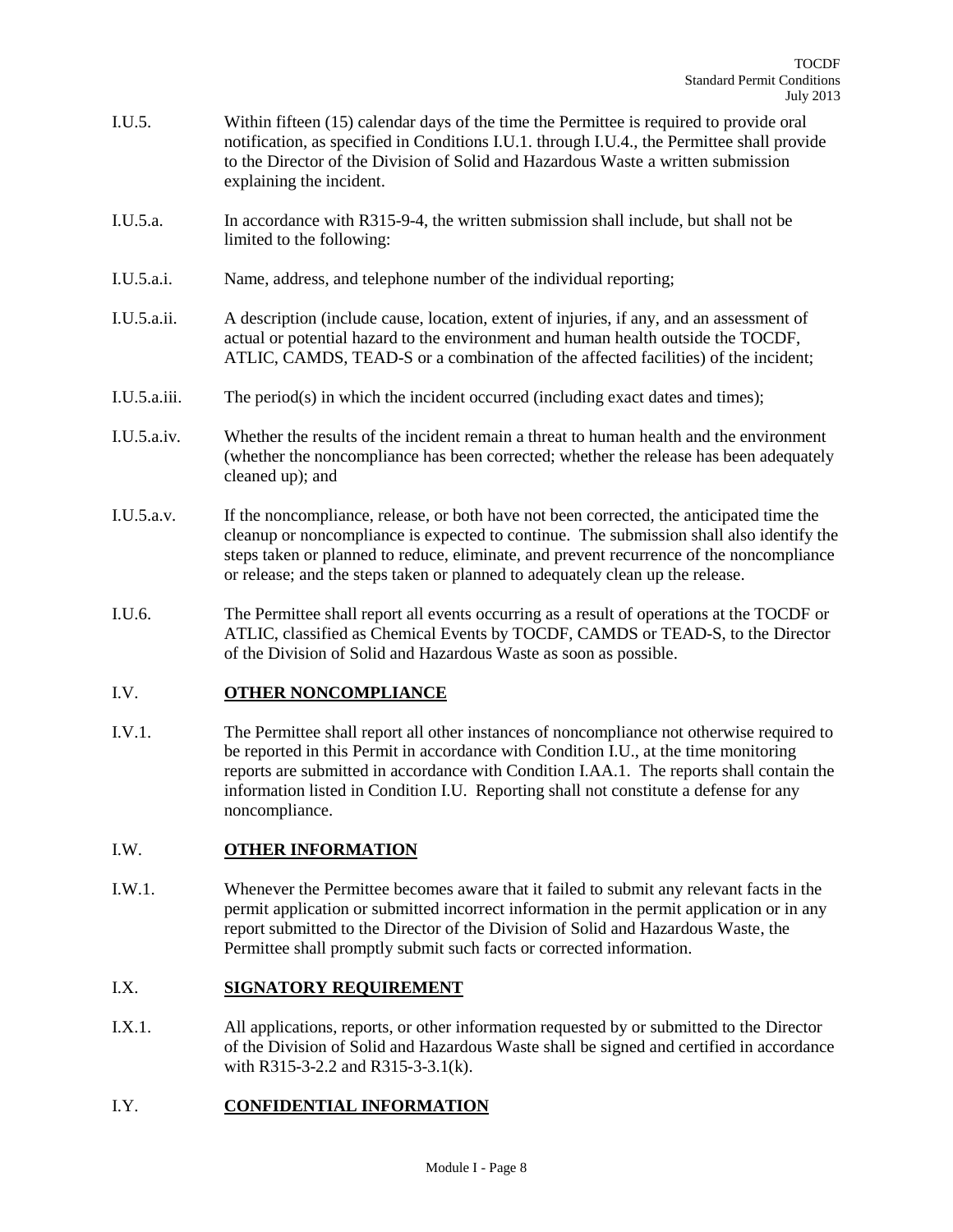I.Y.1. In accordance with Utah Code Annotated 63-2-308 et seq, and Utah Code Annotated 19- 1-306 and implementing regulations, the Permittee may claim confidential any information required to be submitted pursuant to this Permit.

### I.Z. **CONFLICTS**

- I.Z.1. All conditions within the modules of this Permit supersede conflicting statements, requirements, or procedures found within the attachments to this Permit.
- I.Z.2. If a conflict exists between conditions within the modules of this Permit, the most appropriate condition, as determined by the Director of the Division of Solid and Hazardous Waste, shall be met.
- I.Z.3. Upon discovery of a conflict, a modification to the Permit shall be initiated by the Permittee to meet the determination of the Director of the Division of Solid and Hazardous Waste.

#### I.AA. **REPORTS, NOTIFICATIONS, AND SUBMISSIONS**

 I.AA.1. All reports, notifications, or other submissions which are required by this Permit to be sent or given to the Director of the Division of Solid and Hazardous Waste shall be sent by certified mail, express mail, or hand delivered to:

> **Director** Utah Division of Solid and Hazardous Waste 195 North 1950 West P.O. Box 144880 Salt Lake City, Utah 84114-4880 (801)-536-0200

The Utah Department of Environmental Quality 24-Hour Answering Service telephone number is: (801) 536-4123.

I.AA.2. All reports, notifications, or other submissions which are required by this Permit to be sent or given to the Regional Administrator shall be sent by certified mail, express mail, or hand delivered to the EPA, Region VIII, State and Tribal Assistance Office, Assistant Regional Administrator at:

> U.S. Environmental Protection Agency State and Tribal Assistance Office 999 18th Street Suite 500 Denver, Colorado 80202-2455

Twenty-four hour number: (303)-293-1788

#### I.BB. **DOCUMENTS TO BE MAINTAINED AT THE FACILITY SITE**